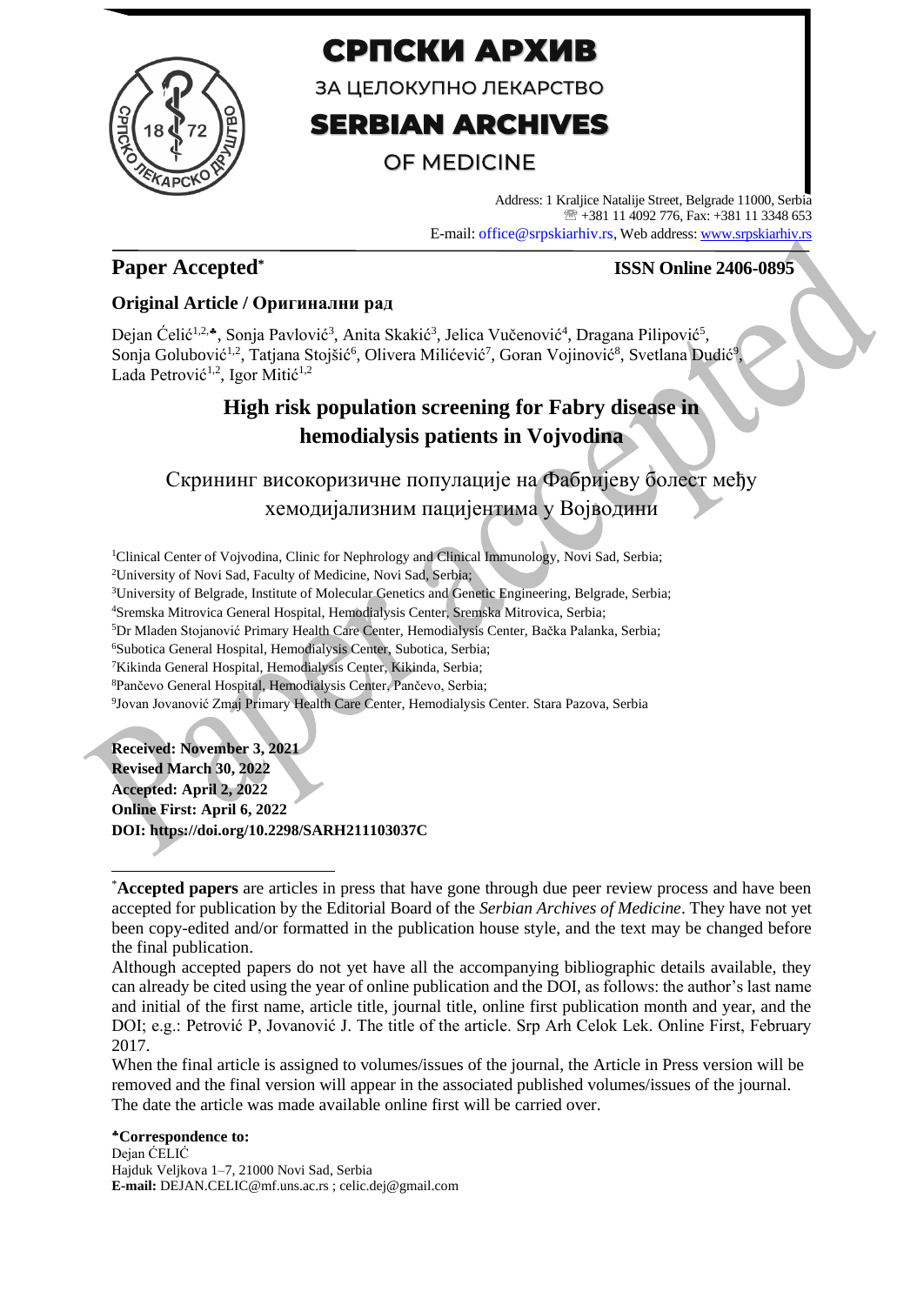### **High risk population screening for Fabry disease in hemodialysis patients in Vojvodina**

### Скрининг високоризичне популације на Фабријеву болест међу хемодијализним пацијентима у Војводини

#### **SUMMARY**

**Introduction** Fabry disease (FD) is an X-linked lysosomal storage disease that develops as a consequence of mutation in the alpha-galactosidase A (*GLA*) gene. There are more than 1080 known variants in the *GLA* gene. Some of them are pathogenic, but most of them are benign or represent the genetic change that can be classified as a genetic variant of unknown significance or simply be a representation of genetic polymorphism. There are two main features of FD, classic form and late-onset variants of disease. The main target organs in patients with FD are kidneys, heart and nervous system. Bearing in mind the fact that FD is a rare disease, the best way for active searching of patients is high-risk population screening, after which family screening for every proband case should be performed.

**Methods** In this paper, we present results of a multicentric pilot study that represents findings from the screening of hemodialysis patients for FD in six hemodialysis units in Vojvodina.

**Results** We have found one patient with benign mutation and 16 patients with genetic polymorphisms in *GLA* gene. We have learned that genetic changes in *GLA* gene can be frequent, but very rarely are of clinical significance and lead to manifestations of FD.

**Conclusion** Results of this screening study will give us important insights into our future work **Keywords:** Fabry disease; hemodialysis; high-risk population screening

#### **САЖЕТАК**

**Увод** Фабријева болест (ФД) је X-везана лизозомна болест складиштења која се развија као последица мутације гена алфа-галактозидазе А (ГЛА). Постоји више од 1080 познатих варијанти ГЛА гена. Неки од њих су патогени, али већина их је бенигна или представљају генетску промену која се може класификовати као генетска варијанта непознатог значаја или једноставно представљати генетски полиморфизам. Постоје две главне карактеристике ФД, класични облик и касније варијанте болести. Главни циљни органи код пацијената са овом болешћу су бубрези, срце и нервни систем. Имајући у виду чињеницу да је ФД ретка болест, најбољи начин за активну претрагу пацијената је скрининг популације високог ризика, након чега би требало извршити породични скрининг за сваки случај пробанда.

**Методе** У овом раду представљамо резултате мултицентричне пилот студије која представља налазе скрининга пацијената на хемодијализи на ФД у шест хемодијализних центара у Војводини. **Резултати** Идентификован је 1 пацијент са бенигном мутацијом и 16 пацијената са генетским полиморфизмом ГЛА гена. Утврдили смо да генетске промене на ГЛА гену могу бити честе, али су веома ретко од клиничког значаја и ретко доводе до манифестација ФД. **Закључак** Резултати ове скрининг студије ће нам омогућити увид у преваленцу ФД у

хемодијализној популацији и усмерити наш будући рад.

**Кључне речи:** Фабријева болест; хемодијализа; скрининг популације високог ризика

### **INTRODUCTION**

Fabry disease (FD) (OMIM 301500) is an X-linked lysosomal storage disorder caused by mutations in the *GLA* gene that result in markedly reduced or absent activity of the enzyme α-galactosidase A (α-Gal A, EC 3.2.1.22). This leads to the intracellular accumulation of substrates like globotriaosylceramide (Gb3) and also its deacylated derivative globotriaosylsphingosine (lyso-Gb3). Lyso-Gb3 is a valuable biomarker and speaks mainly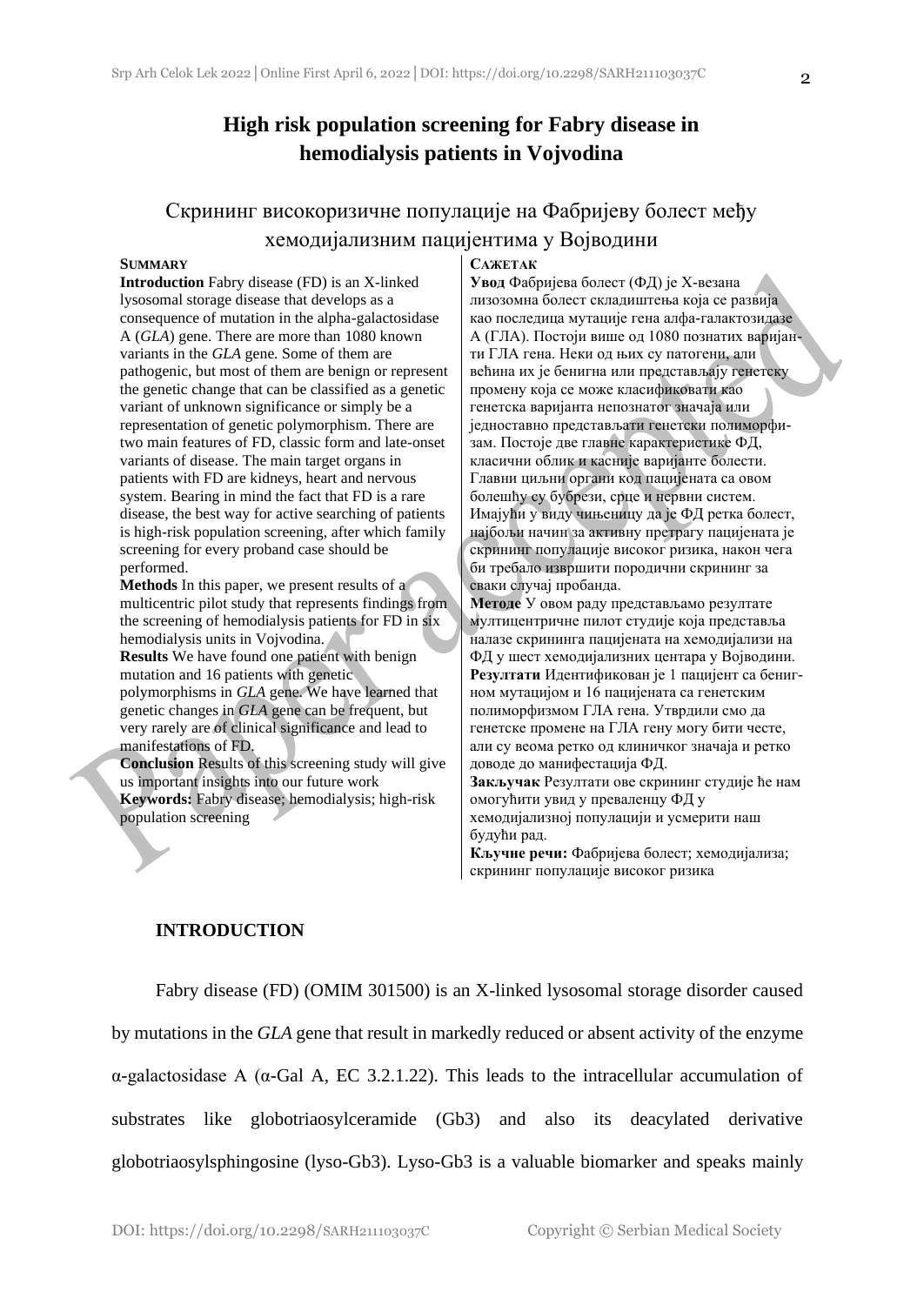about the burden of FD, since it reflects the severity of disease and also corresponds well with tissue accumulation of Gb3. So, Lyso-Gb3 is of great importance in establishing the diagnosis of FD, but also in assessing the disease severity and therapeutic monitoring. [1-4] Until now, more than 1080 variants in the *GLA* gene have been identified in the Human Gene Mutation Database (HGMD). [5] Some of them are pathogenic but others are benign or represent genetic change that can be classified as a genetic variant of unknown significance. After the findings of genetic change in *GLA* gene in each patient, we can scroll through the HGMD and seek information about the clinical significance of found mutation [1,5,6]

Prevalence of FD is in the range of 1:40.000-1:117.000 live male newborns [7], but the exact prevalence is very hard to establish due to the very heterogeneous nature of the disease (even within a group of patients with the same genetic variant) and lack of awareness about the disease. In contrast to other X-linked diseases, in which females can only be carriers, in FD females may be as severely affected as male patients. [8] There are two basic phenotypes of FD: a classic form of the disease that is mainly associated with deletions, frameshifts and nonsense variants in the *GLA* gene, and late-onset variants of FD that are associated with missense variants in the *GLA* gene.[9] The classic form of FD starts at a younger age with earlier manifestations on target organs (heart, kidneys, nervous system) and usually with some other clinical presentations of the disease, like cornea verticillata, angiokeratomas and acroparesthesia (burning sensations on hands and feet). On the other hand, later-onset variants are becoming clinically evident later in life, with cardiomyopathy and/or nephropathy alone [1] Diagnostic criteria for FD require the confirmation of low enzyme activity and presence of genetic variants in the *GLA* gene for male patients or *GLA* gene variants for female patients together with characteristic clinical features of the disease and/or a family member with the diagnosis of FD and/or elevated plasma lyso-Gb3 level. [10] In some cases of suspected FD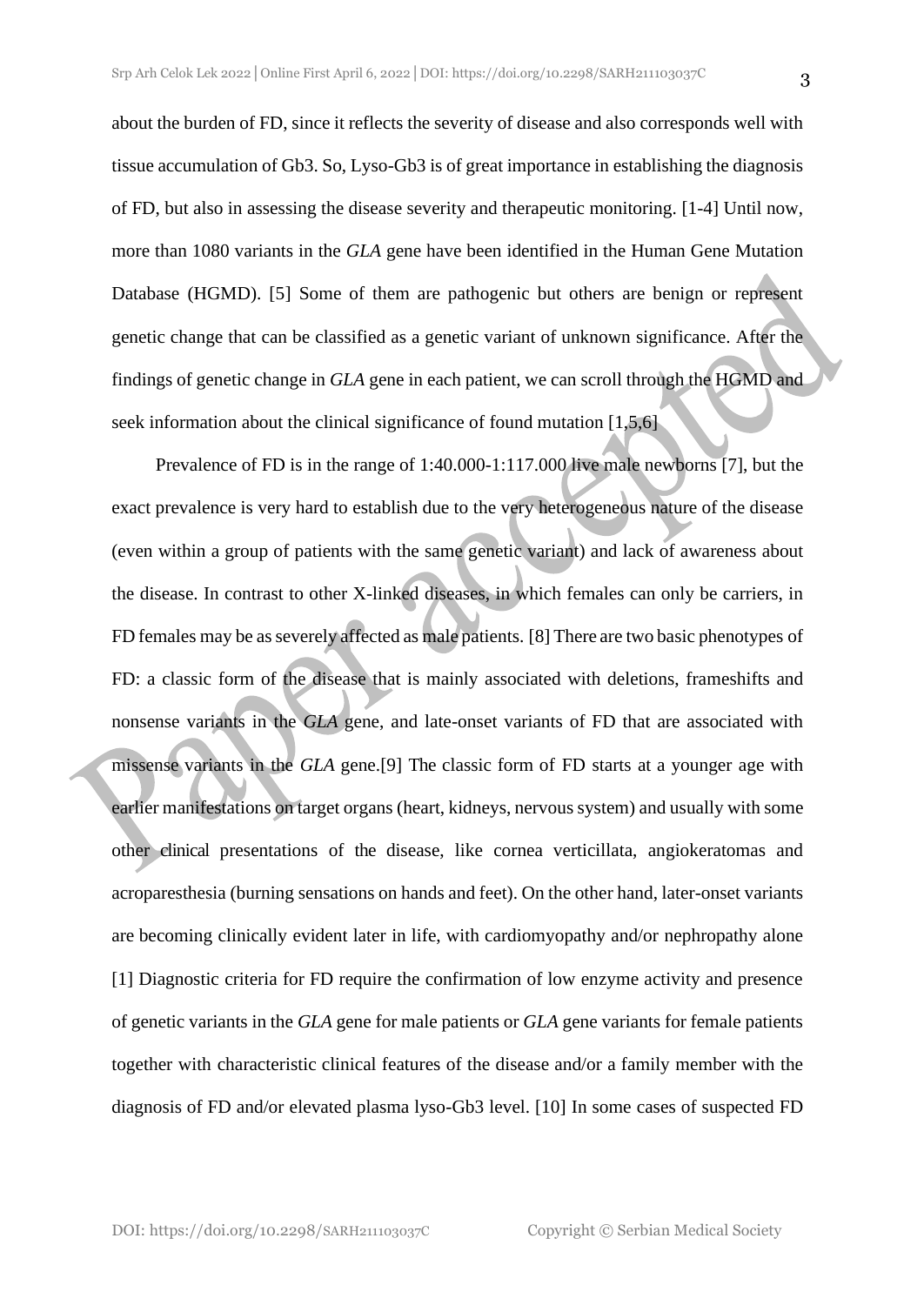target organ biopsy should be performed, with electron microscopy analysis of the tissues, so typical cellular inclusions, "zebra bodies", can be found [1,2].

The current mainstay of treatment for FD patients includes the administration of enzyme replacement therapy (ERT). Nowadays, in clinical practice, there are two available forms of the drug: agalsidase alpha and agalsidase beta, with different dosage regimes (0.2mg/kg intravenously (i.v.) every other week (eow) and 1mg/kg i.v. eow, respectively) but similar therapeutic efficacy. In some countries, there is also a possibility for oral therapy with migalastat for some types of amenable mutations. [11]

There are only 6 established cases of FD in Serbia, for now. The exact numberof FD patients in our country is hard to establish, but should probably be in the range of 50-100 patients. One way of finding of FD patients is high-risk population screening which represents an active search for FD patients in certain patient populations like hemodialysis patients, patients with hypertrophic cardiomyopathy of unknown/uncertain origin or patients with an early stroke (before the age of 55).

FD often remains undiagnosed according to the prevalence calculated in some studies because of the heterogeneous nature of its clinical manifestations. The clinical diagnosis of both phenotypes (classic form and late-onset variants) is challenging, since many of the main symptoms and signs are common in other diseases, and the time between the first symptoms and the settling of diagnosis can take more than ten years. [1,10] Therefore, the precise establishment of the molecular-genetic diagnosis and the earliest possible treatment is essential to avoid significant disease progression. Molecular analysis of FD is also crucial for segregation studies, enabling early diagnosis of family members with pathogenic variants in the *GLA* gene allowing monitoring before the first symptoms appear, and therefore promoting better disease management.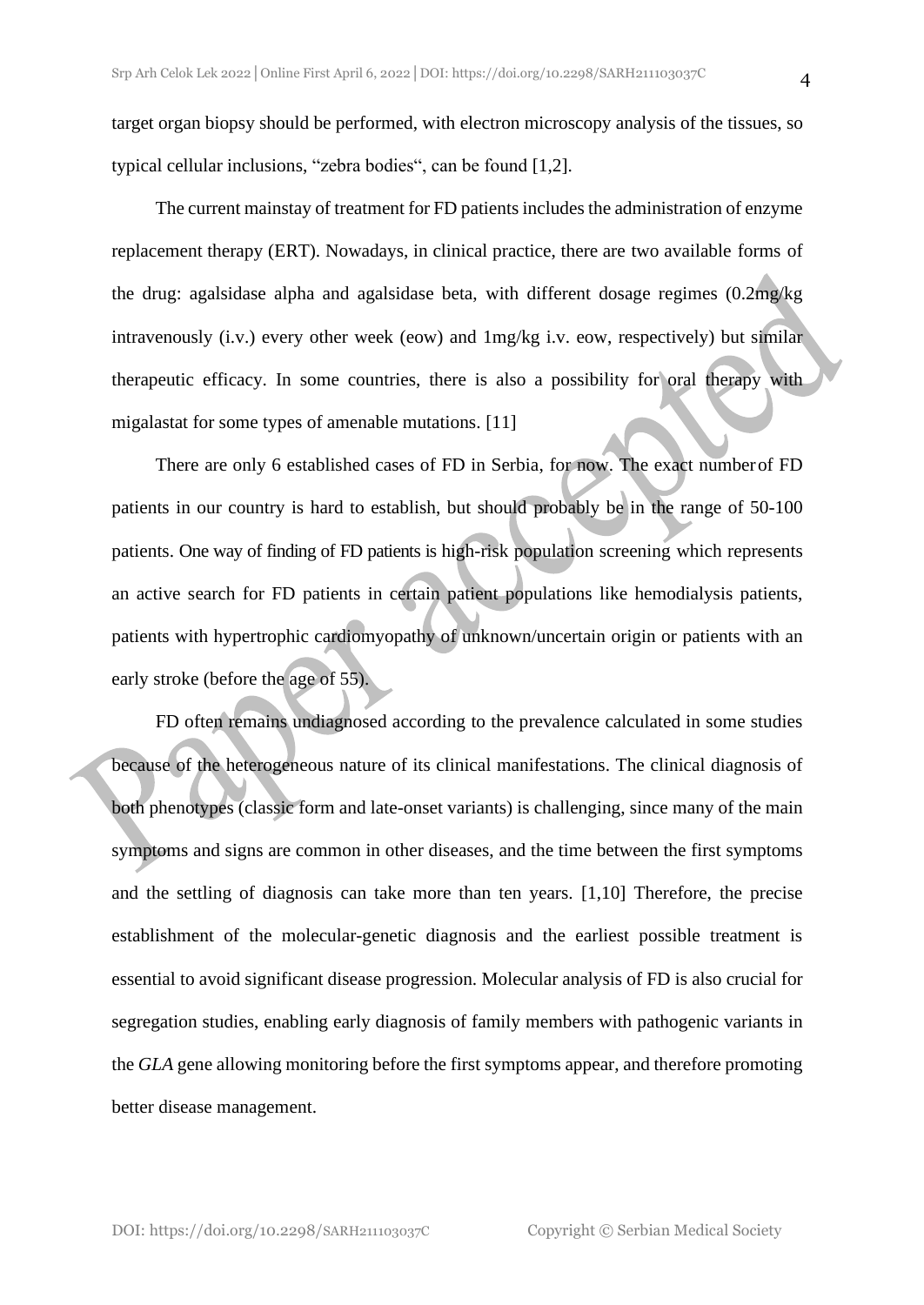### **METHODS**

After the approval of ethic committees from every institution which participated in the screening program and the signing of full informed consent by every patient who participated in the study, we performed a multicentric pilot study from December 2020. until May 2021. The study was based on a FD screening of patients in six hemodialysis centers from different parts of Vojvodina (Stara Pazova, Pančevo, Kikinda, Subotica, Bačka Palanka and Sremska Mitrovica). At the time of the screening process, these hemodialysis centers had a dialysis population of 529 patients in total (58, 135, 82, 70, 64 and 120, respectively). Patients eligible for screening were male patients under 55 years of age and with an unknown cause of endstage renal disease (ESRD), as well asfemale patients of all ages and unknown cause of ESRD. Because of the variable clinical presentations of FD we analyzed the presence of other clinical manifestations, besides ESRD, that can be a part of the clinical spectrum of FD in our patient eligible for screening process (left ventricular hypertrophy (LVH), stroke before the age of 55, existence of white matter lesions, cornea verticillata, angiokeratoma, tinnitus, hearing loss, heat or cold intolerance, postprandial pain, acroparesthesia, hypo-, or hyperhidrosis). The screening protocol for FD was based upon genetic analysis of peripheral blood from 117 selected patients. Genetic analysis was performed at the Institute of Molecular Genetics and Genetic Engineering, University of Belgrade.

In patients with genetic polymorphisms or genetic variants of unknown significance in the *GLA* gene, we performed biomarker (Lyso-Gb3) analysis in Centogene, Rostock, Germany, from the blood of our participants through dried blood spots (DBS, CentoCard,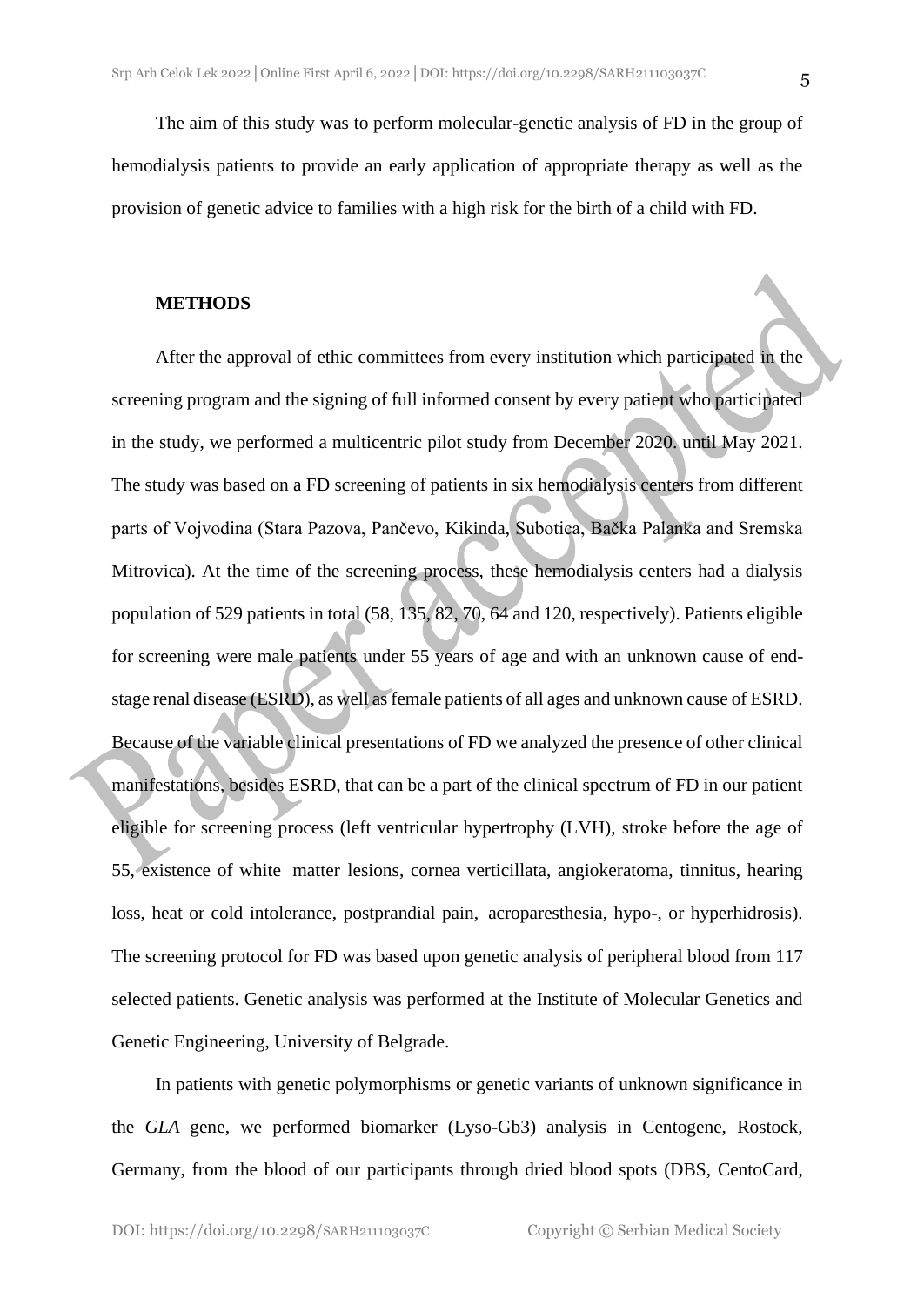Centogene A.D) analysis with the liquid chromatography mass spectrometry method (HPLC-MS/MS; Thermo Fischer Scientific)

Detection of genetic variants in the *GLA* gene

Genomic DNA was isolated directly from whole peripheral blood using QIA amp DNA Blood Mini Kit (QIAGEN, Hilden Germany), and quantified with a Qubit® 3.0 Fluorimeter (Thermo Fisher Scientific, MA, USA) and Qubit™ dsDNA HS Assay Kit (Thermo Fisher Scientific, MA, USA). All seven exons and flanking intron regions of the *GLA* gene (GenBank: NM\_000169.3) were individually PCR amplified using PCR System (Eppendorf, Master cycler Nexus, Hamburg, Germany). Primers were designed in the way that an average length of fragments was between 400 and 700 bp and that all knownSNPs were avoided. We used different online available tools: SNP Check [\[http://www.ngrl.org.uk\]](http://www.ngrl.org.uk/),OligoAnalyzer[\[http://www.idtdna.com/pages/tools/oligoanalyze](http://www.idtdna.com/pages/tools/oligoanalyze) r], In silico PCR [\[http://genome.ucsc.edu\]](http://genome.ucsc.edu/). A list of all primers is given in Table 1.

Reactions were carried out in a final volume of 25µl containing 100 ng of genomic DNA, 1 x PCR buffer (with  $Mg^{2+}$ ), 1 x Q solution, 1.0 mM MgCl<sub>2</sub>, 0.2 mM dNTP each, 1 U of HotStarTaq DNA® Polymerase (QIAGEN, Hilden Germany), 10 pmol of each primer and distilled water. Cycling conditions for PCR were as follows: initial denaturation at 95°C for 15 min; 30 cycles at 94°C for 30 sec, 54°C for 30 sec, and 72°C for 1 min, followed by a final extension at 72°C for 5 min.

All PCR fragments were directly sequenced using the Big Dye terminator cycle sequencing kit and the ABI PRISM 310 automated sequencer (Applied Biosystems Life Technologies, USA). Segregation analysis was performed in families when it was possible to determine the carrier status of detected genetic variants.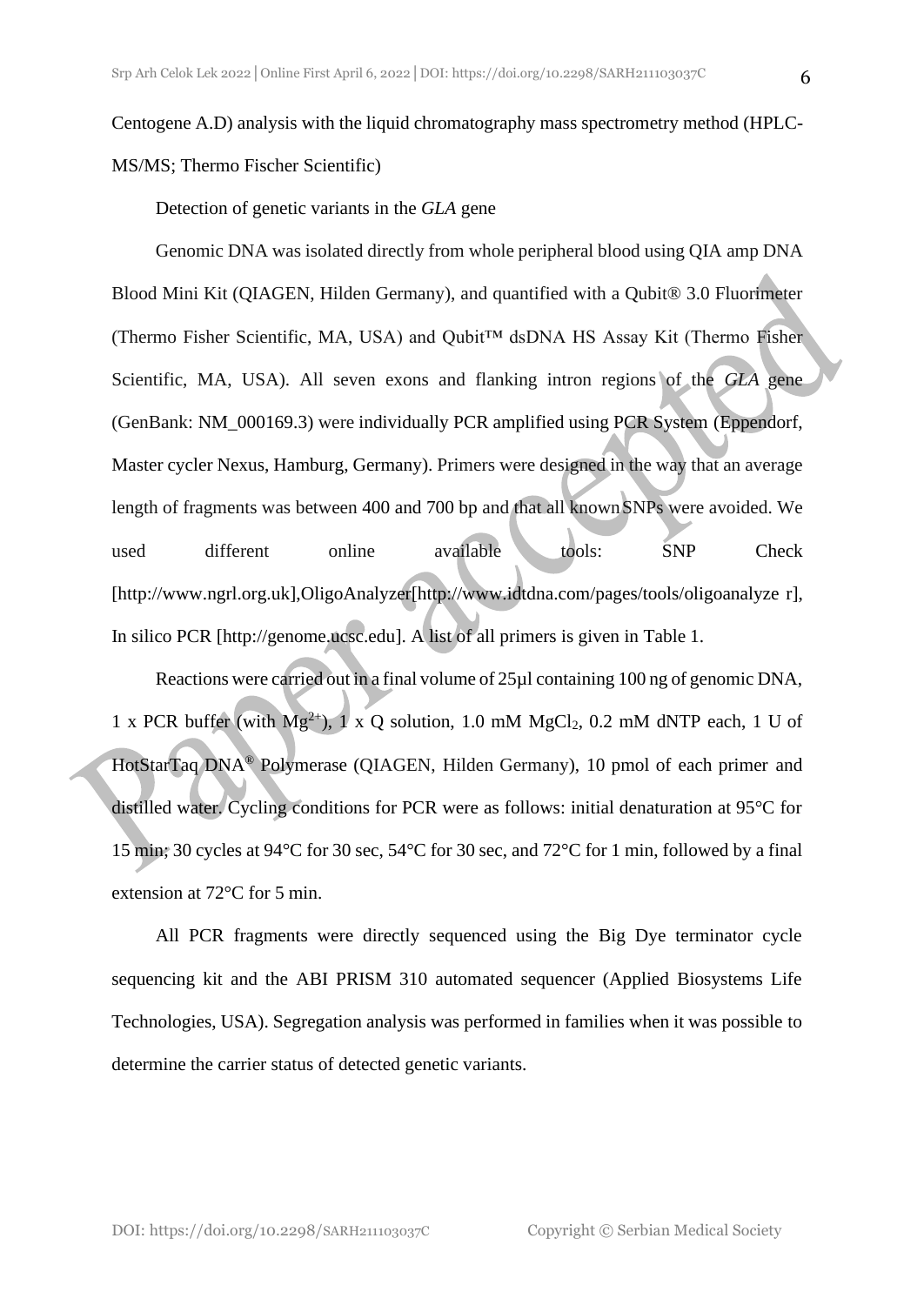Hemodialysis, together with peritoneal dialysis and kidney transplantation, represents methods of renal replacement therapy. There are 16 hemodialysis centers in Vojvodina, with around 1600 patients. From the yearly reports of the Registry of Serbian Society of Nephrology, we have learned that around 8% of patients with end-stage renal disease (ESRD) in Serbia have chronic kidney disease of unknown etiology. [12]

FD is a rare disease that physicians usually don't think about in their everyday clinical practice. Having in mind that hemodialysis patients belong to a high-risk population group for FD, we decided to perform a pilot study of screening for FD patients in hemodialysis centers in Vojvodina. According to the previously mentioned criteria for screening eligibility, we have screened 117 patients (40 females) from the aforementioned hemodialysis units with a total dialysis population of 529 (22%) (Table 2). The majority of screened patients had LVH (63.2%), but stroke before the age of 55 and white matter lesions were rare (4.3% and 2.6% respectively). Around one-fifth of screened patients also had tinnitus, hearing loss, heat or cold intolerance, postprandial pain and acroparesthesia. Complete list of comorbidities is given in Table 3.

In this study, we conducted the genetic analysis of 117 patients suspected of FD, and the *GLA* sequencing revealed only one male patient (with a frequency of 0.8%) with a variant in a coding region (p.Asp313Tyr), 16 patients (13.7%) had only non-coding variants (NCVs), while 100 subjects had no variants in the analyzed regions (85.5%). All detected genetic changes were previously described in the literature. Five different combinations of Number of Cited Variants (NCVs), described as complex intronic haplotypes (CIHs), in the *GLA* gene were identified in our group of subjects (Table 4 and 5). The most frequent haplotype is formed by the four variants c.-10C>T, c.370-81\_370-77delCAGCC, c.640-16A>G, c.1000-22C>T, and was detected in 8 of 117 (6.8%) patients. Lyso-Gb3 biomarker levels were within normal range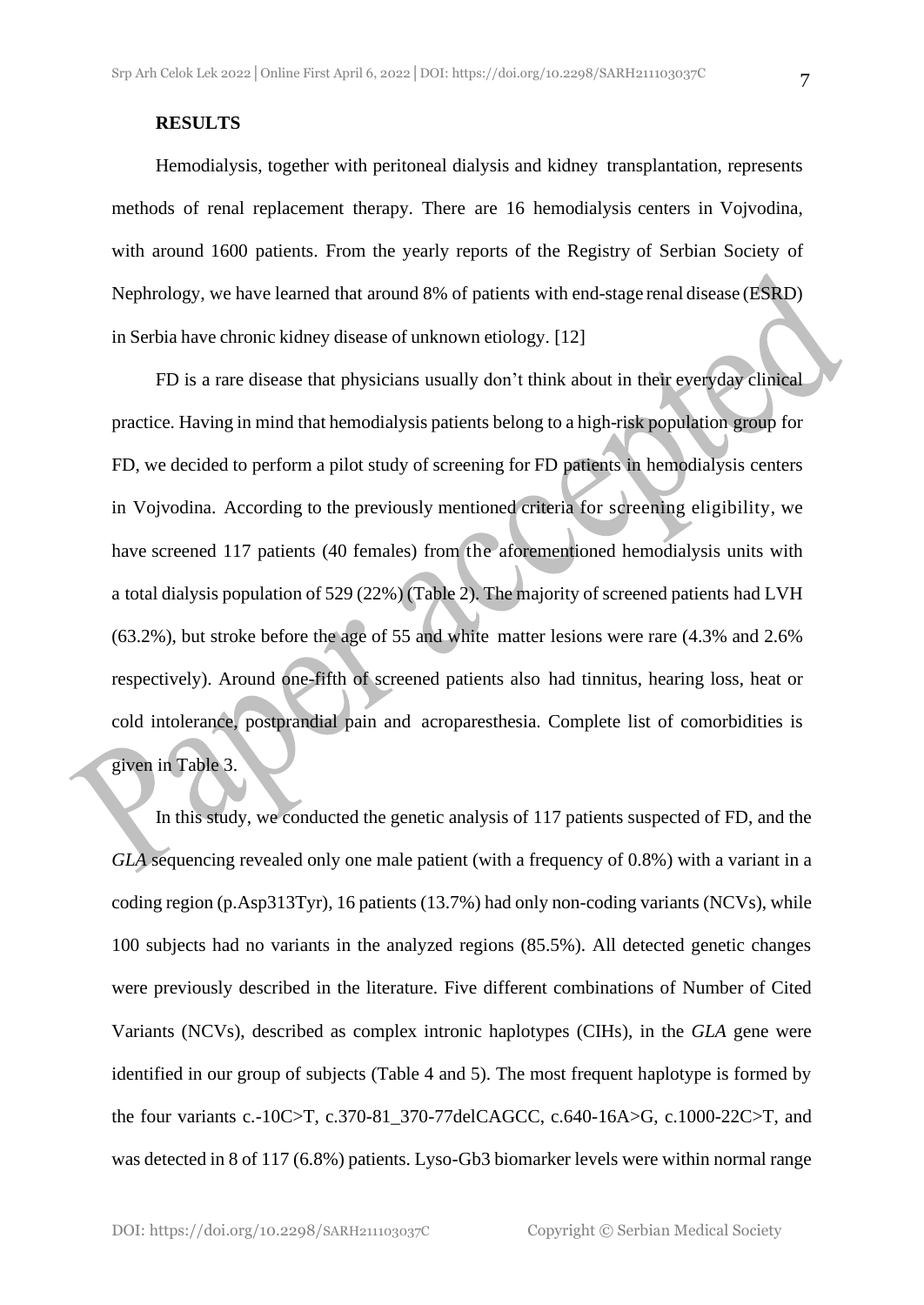in each tested patient, so all genetic changes we have found could be accounted for nonpathogenic.

#### **DISCUSSION**

Fabry disease is a rare systemic metabolic disorder that leads to the accumulation of lipid substrates in lysosomes in various tissues and organs. Having in mind a fact that most important target organs in FD patients are kidneys, heart and brain, most of the screening programs worldwide are directed at patient populations on renalreplacement therapies, patients with left ventricular hypertrophy on unknown origin and patients with early cerebrovascular incidents.

In this paper we have summarized the efforts from our pilot study in the screening of hemodialysis patients from 6 hemodialysis centers in Vojvodina. In different screening studies on patients in hemodialysis units the prevalence of *GLA* mutations was up to 0.87% [13,14], but if only pathogenic mutations were checked for, then the prevalence of FD dropped to around 0.14-0.3%. [15] Some screening programs are oriented just on male patients whichis unacceptable, since female patients can be as severely affected as their male counterparts. Inconsistency of genotype-phenotype correlation in females is due to X-chromosome inactivation.

Detection of genetic variants in the *GLA* gene is essential to confirm the clinical diagnosis of FD. [16] In the present study, we sequenced the entire *GLA* gene including coding regions and flanking intron sequences to find alterations that could explain observed FD-like characteristics in our group of subjects. In 13.7% (16 of 117) of subjects, we identified five different combinations of CIHs in the *GLA* gene. The most frequent (6.8%) was the haplotype consisting of four variants (c.-10C>T, c.370-81\_370- 77delCAGCC, c.640-16A>G, c.1000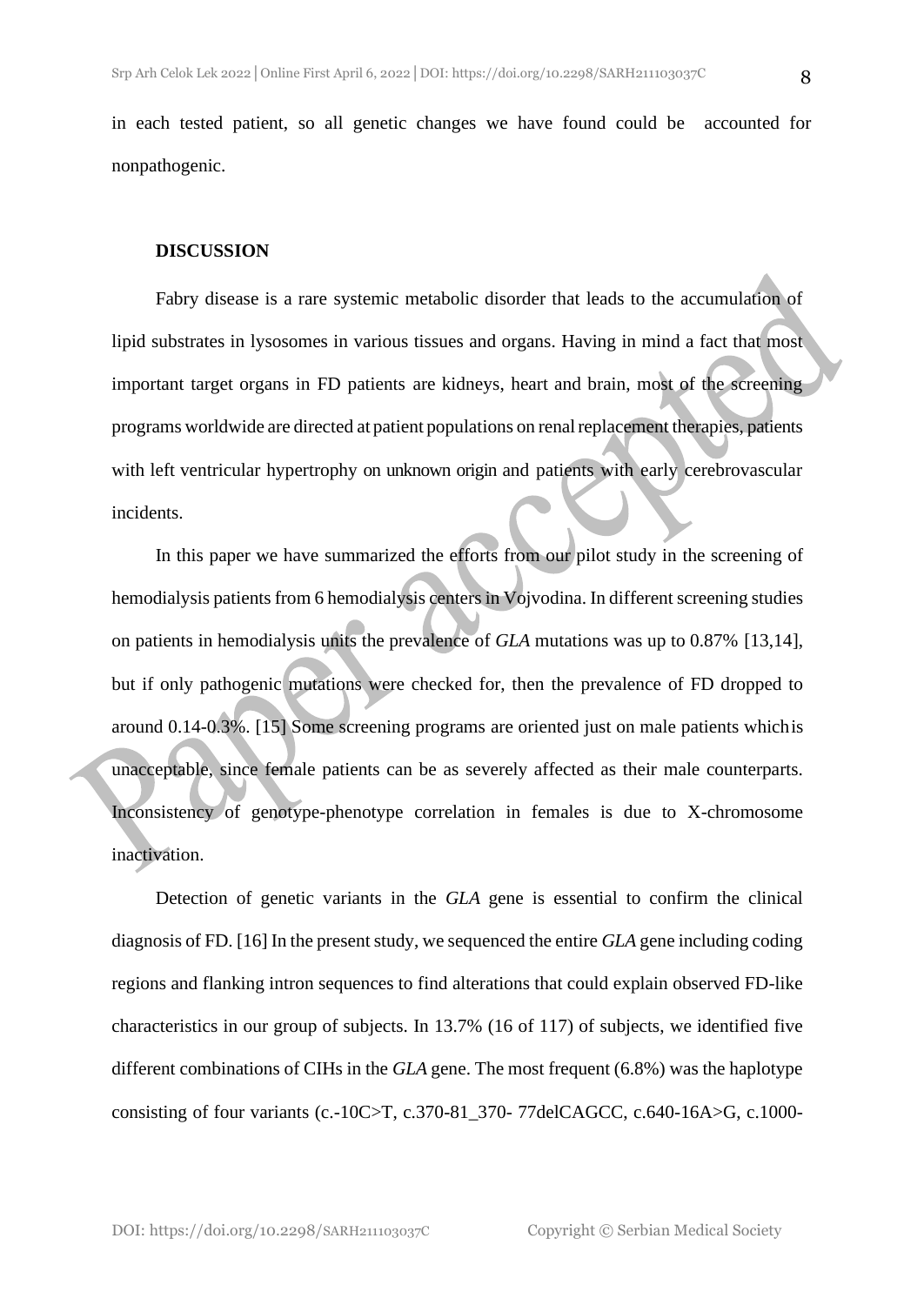22C>T), which coincides with the results of other studies, where the frequency of this haplotype varied from 8.9% to 13.4% in subjects with clinically suspected FD [17,18].

According to Van der Tol and co-workers [19], the prevalence of pathogenic variants in the *GLA* gene is 0.12%. When variants of uncertain significance (VUS) are included, this number increases to 0.62%. The frequencies reported in our study do not reflect the Van der Tol data since these intronic variants have been reported as polymorphic variants in the general population and, as in most cases, have been observed individually rather than in haplotypes. Furthermore, most studies perform sequencing only through coding regions of the *GLA* gene and thus fail to detect heterozygosity in intron regions. [20] Depending on the sequencing design, CIHs often remain unidentified since these regions are not investigated routinely by gene sequencing; consequently, the prevalence of FD may be underestimated. [21] Previous reports have found that CIHs can be associated with different clinical manifestations reflecting mild renal, neurological, and cardiac disorders [22-25]. However, measuring the level of biomarker Lyso-Gb3 in DBS showed the normal level in all tested patients with detected CIHs in this study. Our results are in agreement with the findings of Ferri and colleagues [18], in which are detected 7 different *GLA* haplotypes in control males, indicating that these CIHs are not involved in the development of FD manifestations. But Gervas-Arruga and colleagues [21] suggest that in patients with CIHs, environmental factors, as a pro-inflammatory state, in addition to the accumulation of Gb3 may influence the symptoms. Moreover, it has been shown that DBS lyso-Gb3 levels are not solely enough for defining diagnosis of FD and that secondary analysis should be made, due to possible false-positive or false-negative results. The estimated sensitivity of the HPLC-MS/MS method used for measuring DBS lyso-Gb3 levels is 67%, which indicates the limits of accurate/precise screening outcomes [26]. Hence, the lack of abnormality in Lyso-Gb3 levels is not a reliable parameter for excluding FD. Therefore, further analysis, such as gene expression analysis, should be performed to confirm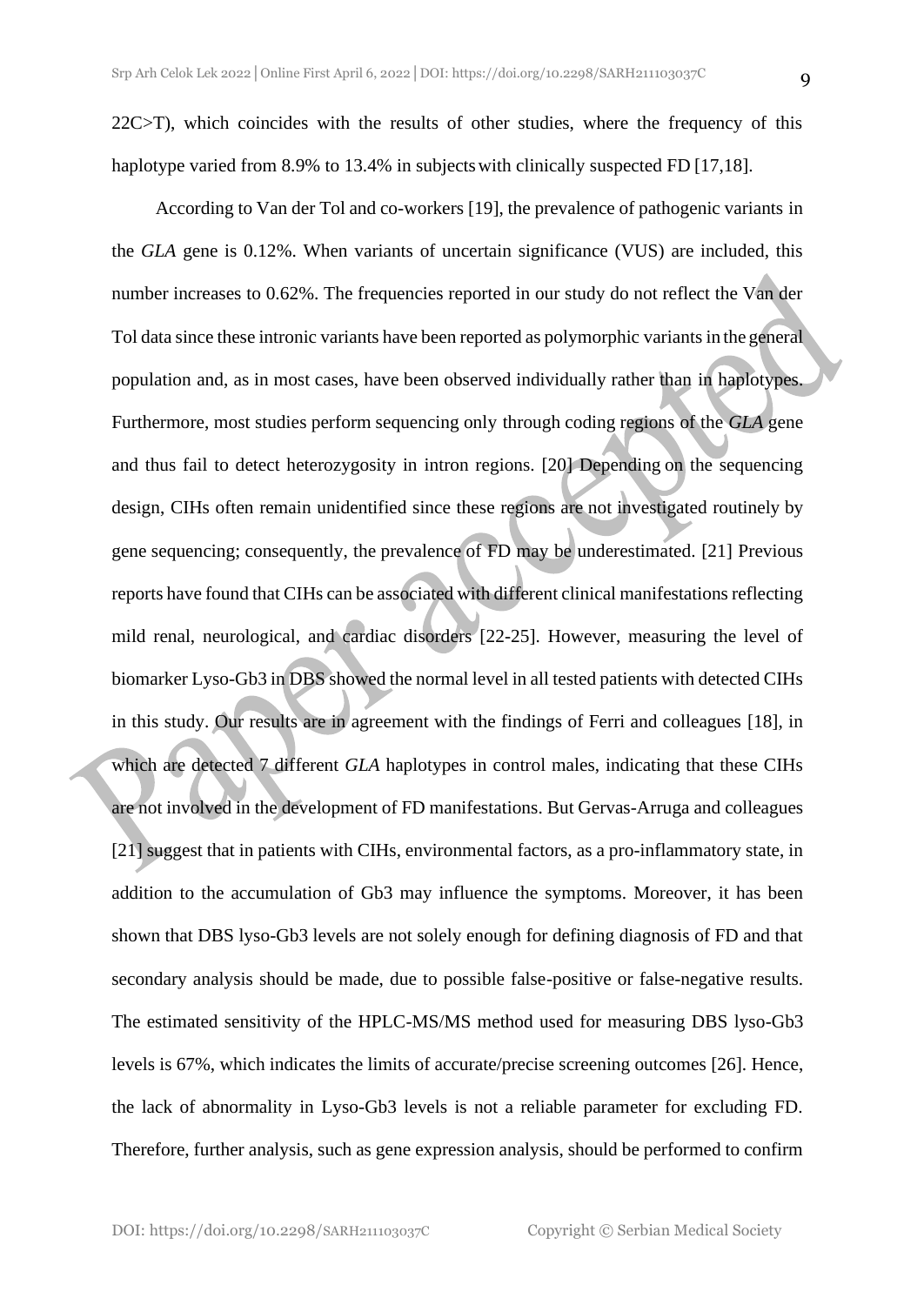10

or reject the FD diagnosis in subjects with detected CIHs in the *GLA* gene and doubtful diagnosis of disease.

High-risk population screening program represents the best and the easiest way of finding a new FD patient. A diagnostic algorithm can be proposed for screening of patients with ESRD in hemodialysis centers (Figure 1). It's based on the appropriate usage of enzyme activity testing, genetic testing as well as other types of testing that can helped physicians in determining the significance of findings during screening process. This algorithm can also be used for patients with milder degrees of chronic kidney disease. In male patients, first step should be enzyme testing, and if needed (when enzyme levels are below normal values), further genetic testing should ensue, while in suspected female FD patients genetic testing should be the first step due to the well-known process of X-chromosome inactivation.

After appropriate high risk population screening is performed, on every index case one could find 3-5 new cases during family screening that should comprise 3 generations in the family tree.

Having in mind the fact that the prevalence of a pathogenic mutation in the *GLA* gene is very low in hemodialysis population, there is a place for future investigations since the total number of patients on hemodialysis in Vojvodina is around 1600 and in Serbia around 5500- 6000 patients. [12]

#### **CONCLUSION**

The challenges in the establishment of the precise diagnosis of FD and indications for treatment are part of today's clinical practice. In the literature has been described that the enzymatic assay is diagnostic for male patients, while female patients most often need molecular-genetic analysis to get a definite diagnosis. Moreover, the correlation between DBS enzyme activity and *GLA* variants revealed that this screening method is useful for diagnosing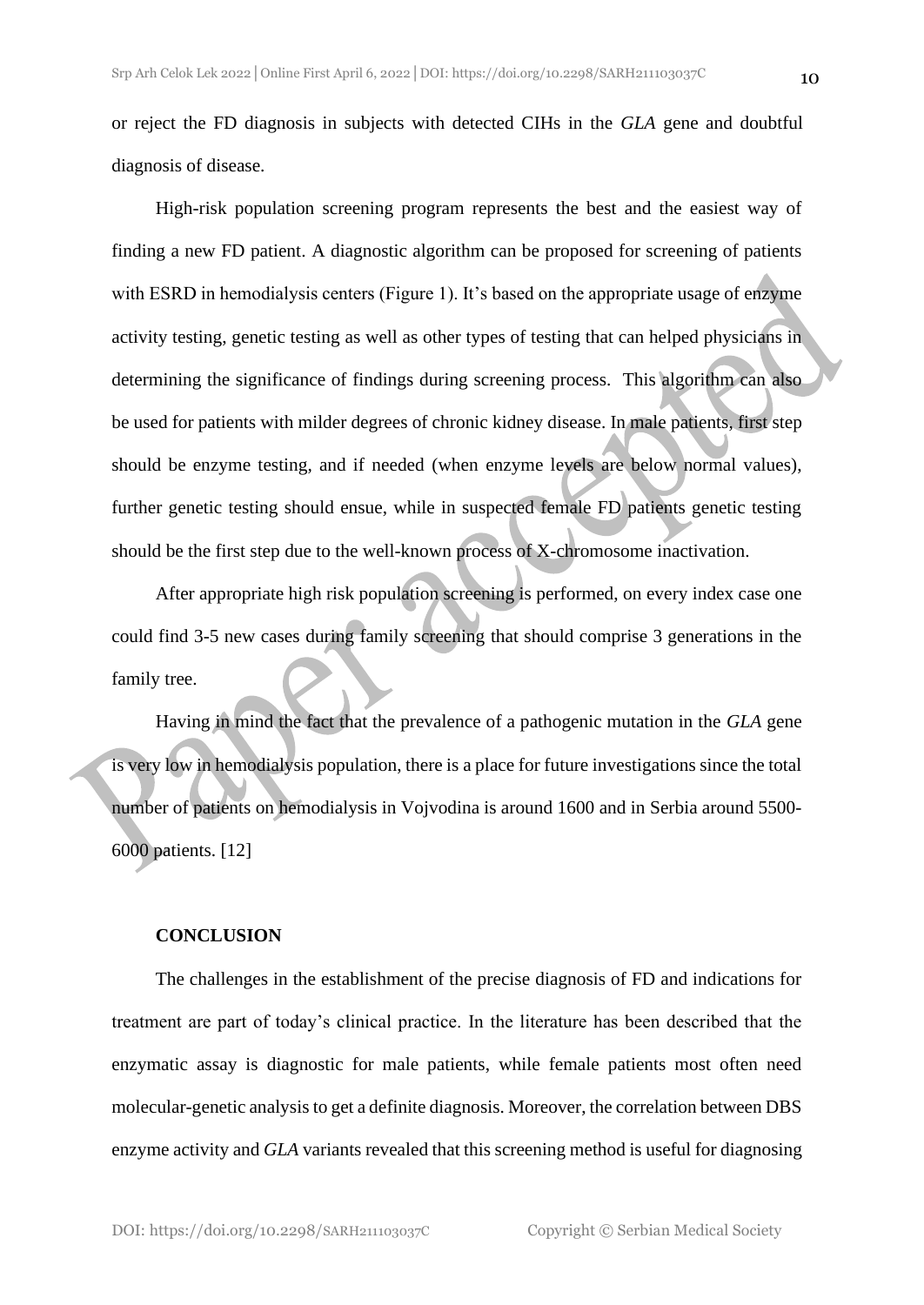previously described mutations. However, when the patient presents CIH, although our study indicates a possible non-pathogenicity, the diagnosis may not be conclusive and other tools may be necessary to confirm or discard the disease. Because the genotype-phenotype correlation often shows inconsistency with FD manifestations and the effects of multiple intronic variants are not yet fully understood and seem to have individual variations, future expressional and functional studies or research focused on the discovery of possible modifier genes are necessary to confirm FD in these patients.

### **ACKNOWLEDGEMENTS**

Genetic and biomarker analysis are sponsored by Takeda, Serbia.

**Conflict of interest:** None declared.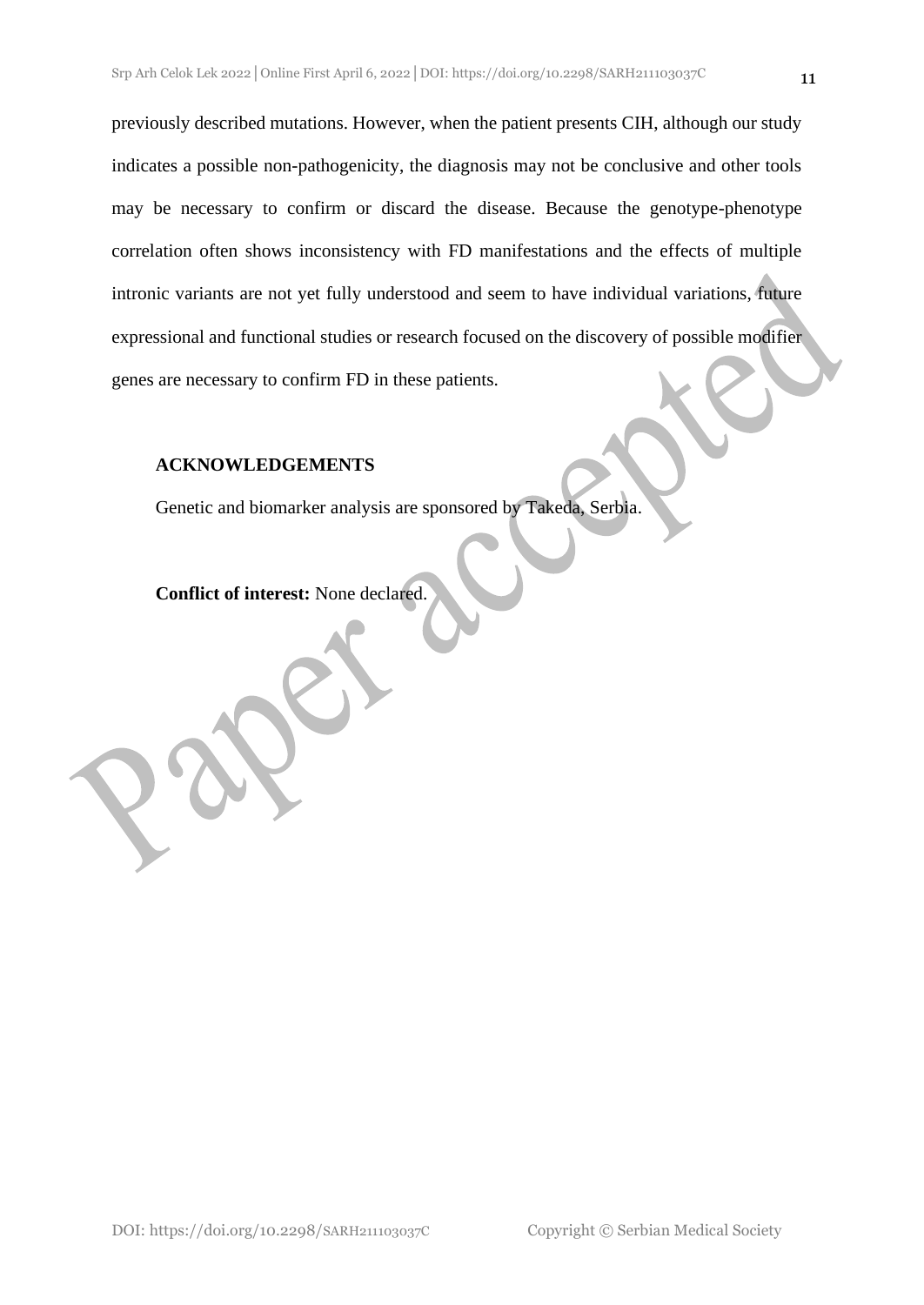#### **REFERENCES**

1. Ortiz A, Germain DP, Desnick RJ, Politei J, Mauer M, Burlina A, et al. Fabry disease revisited: Management and treatment recommendations for adult patients. Mol Genet Metab 2018;123:416-427 PMID: 29530533 DOI: 10.1016/j.ymgme.2018.02.014

2. Carnicer-Cáceres C, Arranz-Amo JA, Cea-Arestin C, Camprodon-Gomez M, Moreno-Martinez D, Lucas-Del-Pozo S, Moltó-Abad M, Tigri-Santiña A, Agraz-Pamplona I, Rodriguez-Palomares JF, Hernández-Vara J, Armengol-Bellapart M, del-Toro-Riera M, Pintos-Morell G. Biomarkers in Fabry Disease. Implications for Clinical Diagnosis and Follow-up. Journal of Clinical Medicine. 2021; 10(8):1664. PMID: 33924567 DOI: 10.3390/jcm10081664

3. Nowak A, Beuschlein F, Sivasubramaniam V, Kasper D, Warnock DG. Lyso-Gb3 associates with adverse long-term outcome in patients with Fabry disease. J Med Genet Epub ahead of print: DOI:10.1136/jmedgenet-2020-107338

4. Maruyama H, Miyata K, Mikame M, Taguchi A, Guili C, Shimura M, et al. Effectiveness of plasma lyso-Gb3 as a biomarker for selecting high-risk patients with Fabry disease from multispecialty clinics for genetic analysis- Gen Med 2019;1:44-52. PMID: 29543226 DOI: 10.1038/gim.2018.31

5. Stenson PD, Mort M, Ball EV, Chapman M, Evans K, Azevedo L, et al. The Human Gene Mutation Database (HGMD): optimizing its use in a clinical diagnostic or research setting. Hum Genet 2020;139(10):1197-1207 PMID: 2596782 DOI: 10.1007/s00439-020-02199-3

6. Oliveira JP, Ferreira S. Multiple phenotypic domains of Fabry disease and their relevance for establishing genotype – phenotype correlations. Appl Clin Genet 2019;12:35-50. PMID: 30881085 DOI: 10.2147/TACG.S146022

7. Vardarli I, Rischpler C, Herrmann K, Weidemann F. Diagnosis and screening of patients with Fabry disease. Ther Clin Risk Manag. 2020;16:551-558. PMID: 32606714 DOI: 10.2147/TCRM.S247814

8. Viggiano E, Politano L. X Chromosome Inactivation in Carriers of Fabry Disease: Review and Meta-Analysis. International Journal of Molecular Sciences. 2021; 22(14):7663. PMID: 34299283 DOI: 10.3390/ijms22147663

9. Germain DP, Oliveira JP, Bichet DG, et al. Use of a rare disease registry for establishing phenotypic classification of previously unassigned GLA variants: a consensus classification system by a multispecialty Fabry disease genotype-phenotype workgroup. J Med Genet. 2020;57(8):542-551. PMID: 32161151 DOI:10.1136/jmedgenet-2019-106467

10. Biegstraaten M, Arngrimsson R, Barbey F, Boks L, Cecchi F, Deegan PB, et al. Recommendations for initiation and cessation of enzyme replacement therapy in patients with Fabry disease: the European Fabry Working Group consensus document. Orphanet Journal of Rare Diseases 2015;10:36 DOI:10.1186/s13023-015- 0253-6

11. Müntze J, Gensler D, Maniuc O, Liu D, Cairns T, Oder D, et al. Oral chaperone therapy Migalastat for treating Fabry disease: Enzymatic response and serum biomarker changes after 1 year. Clin Pharmacol Ther 2019;105(5):1224-1233 PMID: 30506669 DOI: 10.1002/cpt.1321

12. Annual Report 2015. July 2017-ERA-EDTA Registry, available on:https://www.era-edtareg.org/files/annual reports/pdf/Ann Rep 2016.pdf

13. Jahan S, Sarathchandran S, Akhter S, et al. Prevalence of Fabry disease in dialysis patients: Western Australia Fabry disease screening study - the FoRWARD study. Orphanet J Rare Dis. 2020;15(1):10. PMID: 31931840 DOI: 10.1186/s13023-019-1290-3

14. Nagata A, Nasu M, Kaida Y, et al. Screening of Fabry disease in patients with chronic kidney disease in Japan. Nephrol Dial Transplant. 2021;37(1):115-125. PMID: 34282462 DOI: 10.1093/ndt/gfaa324

15. Capuano I, Garofalo C, Buonanno P, et al. Identifying Fabry patients in dialysis population: prevalence of GLA mutations by renal clinic screening, 1995-2019. J Nephrol 2019; PMID: 31650418 DOI: 10.1007/s40620- 019-00663-6

16. Vaz-Drago R, Custodio N, Carmo-Fonseca M. Deep intronic mutation and human disease. Hum Genet 2017;136(9):1093-1111 PMID: 28497172 DOI: 10.1007/s00439-017-1809-4

17. Varela P, Mastroianni Kirsztajn G, Motta FL, Martin RP, Turaca LT, Ferrer HLF, et al. Correlation between GLA variants and alpha-Galactosidase A profile in dried blood spot: an observational study in Brazilian patients, Orphanet J Rare Dis 2020;15(1):30 PMID: 31996269 DOI: 10.1186/s13023-019-1274-3

18. Ferri L, Guido C, la Marca G, Malvagia S, Cavicchi C, Fiumara A, et al.Fabry disease: polymorphic haplotypes and a novel missense mutation in the GLA gene. Clin Genet 2012;81(3):224-233 PMID: 21517827 DOI: 10.1111/j.1399-0004.2011.01689.x

19. van der Tol L, Smid BE, Poorthuis BJHM, Biegstraaten M, Deprez RHL, Linthorst Ge, et al. A systematic review on screening for Fabry disease: prevalence of individuals with genetic variants of unknown significance. Journal Med Genet 2014;51(1):1-9 PMID: 23922385 DOI: 10.1136/jmedgenet-2013-101857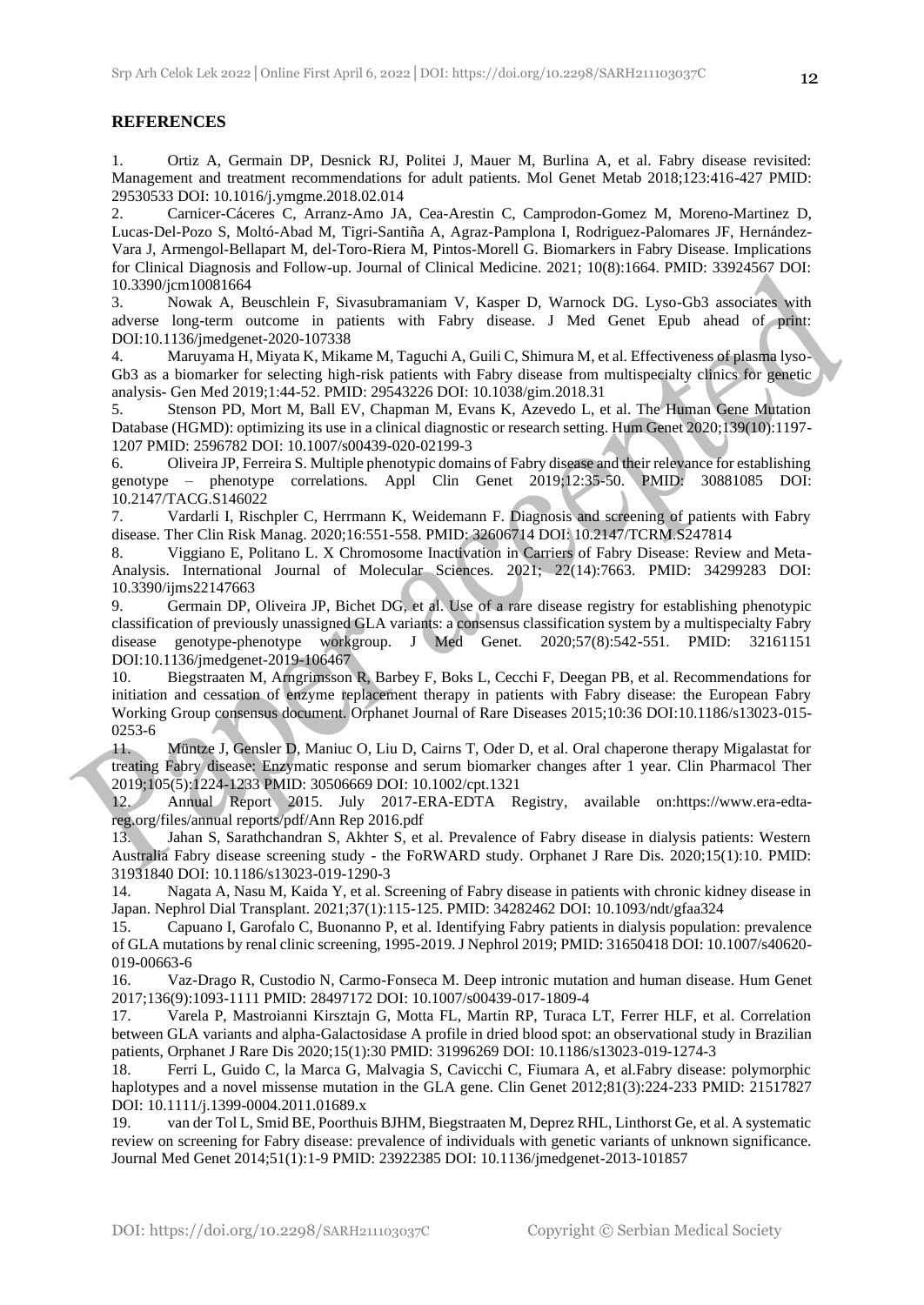20. Duro G, Zizzo C, Cammarata G, Burlina A, Burlina A, Polo G et al. Mutations in the GLA Gene and LysoGb3: Is It Really Anderson-Fabry Disease? International Journal of Molecular Sciences. 2018; 19(12):3726. PMID: 30477121 DOI: 10.3390/ijms19123726

21. Gervas-Aruga J, Cebolla JJ, Irun P, Perez-Lopez J, Plaza L, Roche JC, et al. Increased glycolipid storage produced by the inheritance of a complex intronic haplotype in the  $\alpha$ -galactosidase A (GLA) gene. BMC Genet 2015;16:109 PMID: 26334996 DOI: 10.1186/s12863-015-0267-z

22. Tanislav C, Kaps M, Rolfs A, Bottcher T, Lackner K, Paschke E, et al. Frequency of Fabry disease in patients with small-fibre neuropathy of unknown etiology: a pilot study. Eur J Neurol 2011;18(4):631-636 PMID: 20860754 DOI: 10.1111/j.1468-1331.2010.03227.x

23. Schiffmann R, Swift C, McNeill N, et al. Low frequency of Fabry disease in patients with common heart disease. Genet Med. 2018;20(7):754-759 PMID: 29227985 DOI: 10.1038/gim.2017.175

24. Vieitez I, Souto-Rodriguez O, Fernandez-Mosquera L, et al. Fabry disease in the Spanish population: observational study with detection of 77 patients. Orphanet J Rare Dis. 2018;13(1). PMID: 29631605 DOI:10.1186/s13023-018-0792-8

25. Nakagawa N, Sawada J, Sakamoto N, Takeuchi T, Takahashi F, Maruyama J, et al. High-risk screening for Anderson-Fabry disease in patients with cardiac, renal, or neurological manifestations. J Hum Genet 2019;64(9):891-898. PMID: 31213654 DOI: 10.1038/s10038-019-0633-1

26. Linthorst GE, Vedder AC, Aerts JM, Hollak CE. Screening for Fabry disease using whole blood spots fails to identify one-third of female carriers. Clin Chim Acta 2005;353(1-2):201-203. PMID: 15698608 DOI: 10.1016/j.cccn.2004.10.019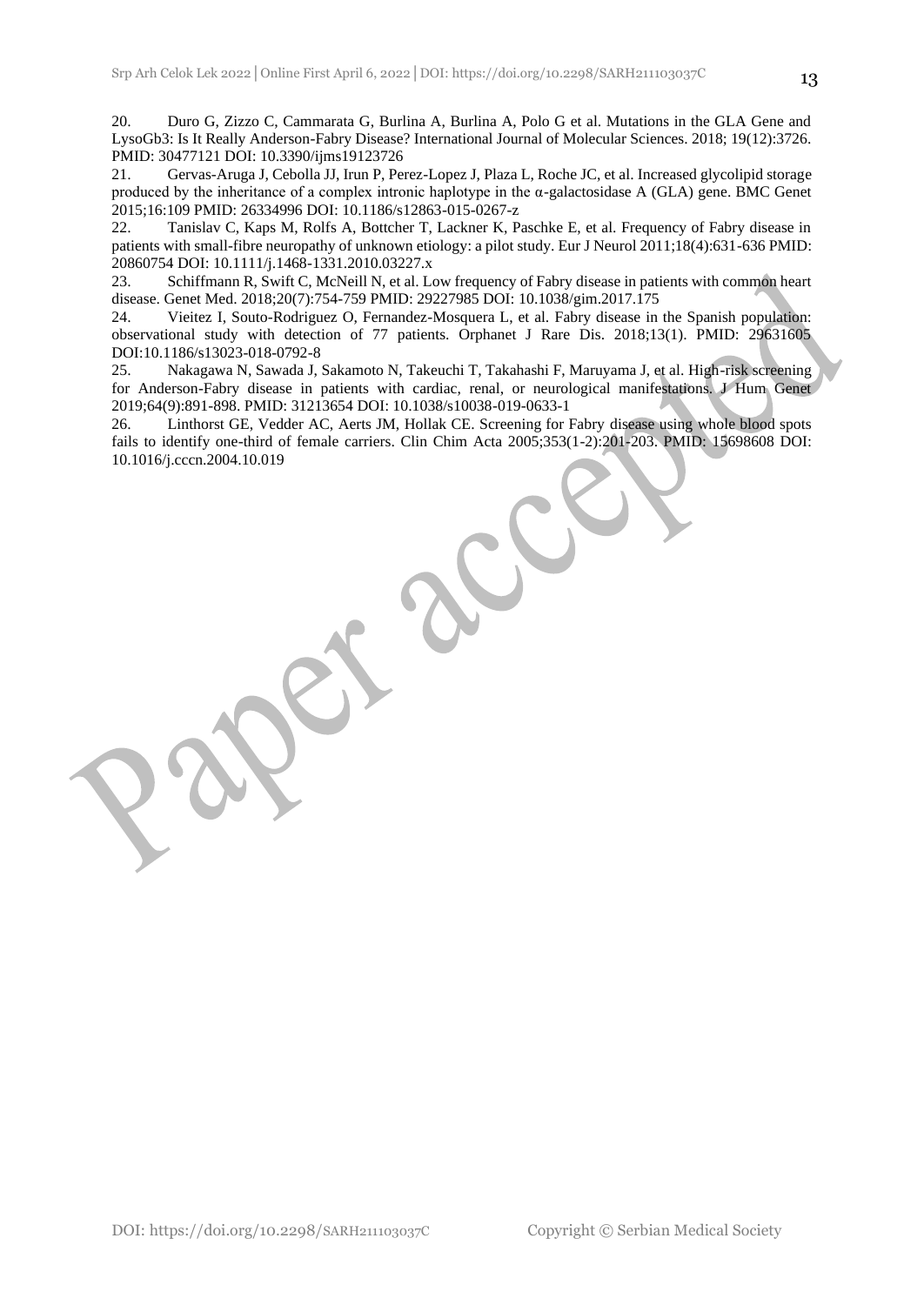$\frac{1}{2}$ 

| <b>Primer name</b> | Sequence 5'-3'                 | Length (bp) |  |
|--------------------|--------------------------------|-------------|--|
| GLA ex1 F          | 5`-AGCGGAACGTCTTACGTGAC-3`     | 522         |  |
| GLA_ex1_R          | 5`-CGGGACAGTTTGCTGGG-3`        |             |  |
| GLA ex2 F          | 5`-AGGGCGGGAATATTAACGGG-3`     | 620         |  |
| GLA ex2 R          | 5`-GTTACAGGCGTTCACCACC-3`      |             |  |
| GLA_ex3_F          | 5`-CTAGCTCAGCAGAACTGGGG-3`     | 522         |  |
| GLA ex3 R          | 5`-GAGATGGGAGCTCTGGCAC-3`      |             |  |
| GLA ex4 F          | 5`-GGGAAGCTGAGACAGAAGAGTC-3`   |             |  |
| GLA_ex4 R          | 5`-CCAGGTGATGGTAGCTTAGGC-3`    | 477         |  |
| GLA ex5 F          | 5`-GGTTTAGACCTCCTTATGGAGACG-3` |             |  |
| GLA ex5 R          | 5'-GCATCCTGCTCTAAGTACTCTCAC-3' | 420         |  |
| GLA_ex6_F          | 5`-GTGAGAGTACTTAGAGCAGGATGC-3` |             |  |
| GLA_ex6_R          | 5`-AGCAACTAGTGATAAGTGGCCC-3`   | 555         |  |
| GLA_ex7_F          | 5`-CAATACCAACTTTGTCTTGGGCC-3`  |             |  |
| GLA ex7 R          | 5`-AGGCGGGTCTCAAAGTCC-3`       | 675         |  |

**Table 1.** List of all primers used for amplification of coding and flanking regions of alphagalactosidase A gene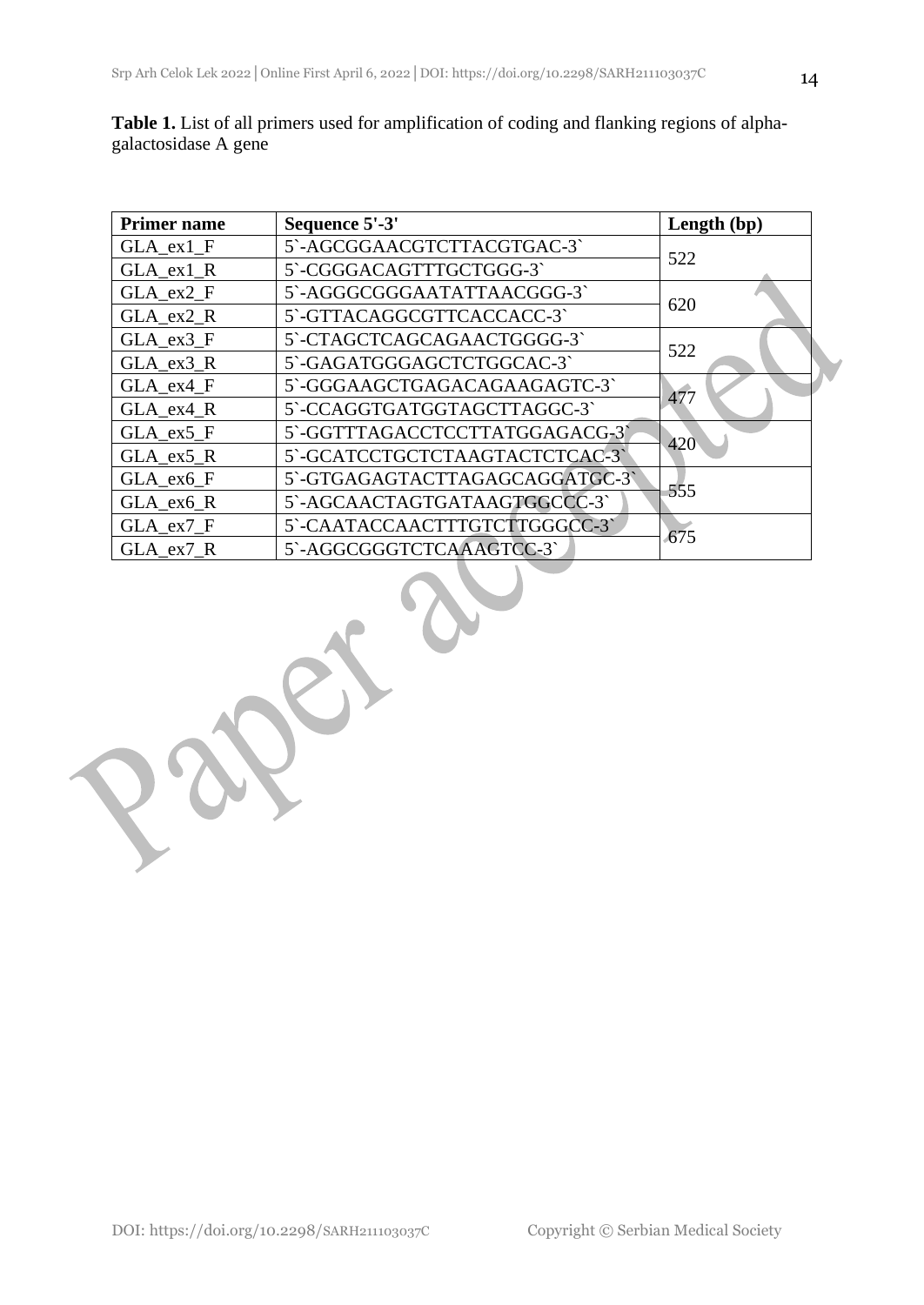| HD center                   | Patients on<br>HD(N) | Tested<br>female<br>patients (n) | Tested male<br>patients (n) | Tested - both<br>genders<br>(n) | Age of<br>patients |
|-----------------------------|----------------------|----------------------------------|-----------------------------|---------------------------------|--------------------|
| Bačka<br>Palanka            | 64                   | 4                                | 18                          | 22                              | $55.4 \pm 6.4$     |
| <b>Stara</b><br>Pazova      | 58                   | 3                                | $\overline{2}$              | 5                               | $36.2 \pm 7.5$     |
| Kikinda                     | 82                   | 5                                | 3                           | 8                               | $45.4 \pm 7.1$     |
| Subotica                    | 70                   | 5                                | 9                           | 14                              | $51.2 \pm 6.3$     |
| <b>Sremska</b><br>Mitrovica | 120                  | 13                               | 29                          | 42                              | $55.7 \pm 4.4$     |
| Pančevo                     | 135                  | 10                               | 16                          | 26                              | $47.7 \pm 7.5$     |
| In total                    | 529                  | 40                               | 77                          | 117                             | $48.6 \pm 6.3$     |

**Table 2.** Patients involved in Fabry disease screening per hemodialysis center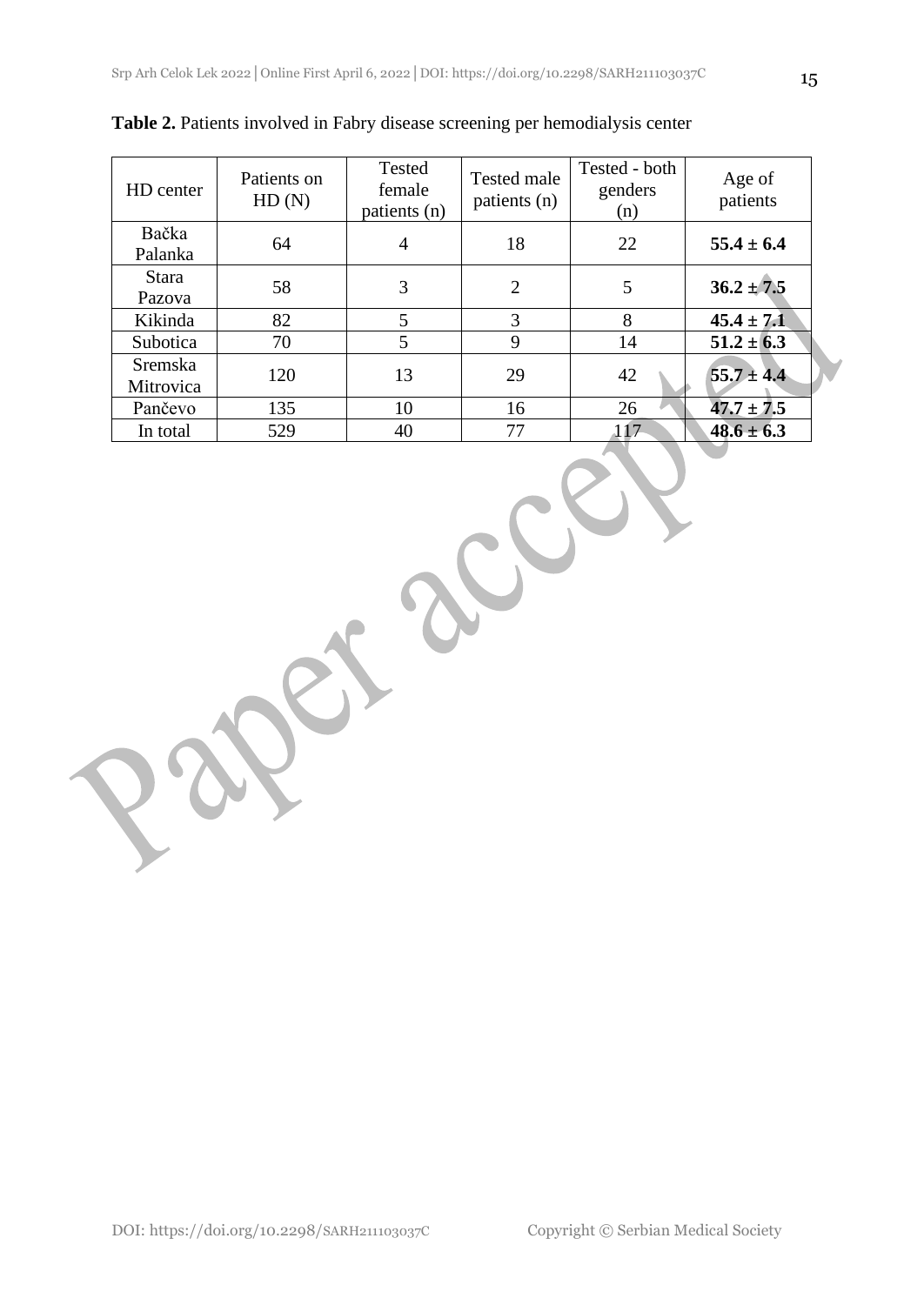| <b>Comorbidities</b>                         | Bačka<br>Palanka<br>$(N = 22)$ | <b>Stara</b><br>Pazova<br>$(N = 5)$ | <b>Kikinda</b><br>$(N = 8)$ | <b>Subotica</b><br>$(N = 14)$ | <b>Sremska</b><br><b>Mitrovica</b><br>$(N = 42)$ | Pančevo<br>$(N = 26)$   | In total<br>$(N =$<br>117)  |
|----------------------------------------------|--------------------------------|-------------------------------------|-----------------------------|-------------------------------|--------------------------------------------------|-------------------------|-----------------------------|
| Left ventricular<br>hypertrophy              | 12<br>$(54.5\%)$               | $\overline{2}$<br>$(40\%)$          | 3<br>(37.5%)                | 6<br>$(42.8\%)$               | 28<br>$(66.7\%)$                                 | 25<br>(96%)             | 74<br>$(63.2\%)$            |
| Cerebrovascular<br>incidents<br>$<$ 55 years | $\overline{2}$<br>$(9\%)$      | $\overline{0}$                      | 1<br>$(12.5\%)$             | 1<br>$(7.2\%)$                | $\mathbf{1}$<br>$(2.4\%)$                        | $\overline{0}$          | 5<br>$(4.3\%)$              |
| <b>White matter</b><br>lesions               | 1<br>$(4.5\%)$                 | $\boldsymbol{0}$                    | 1<br>$(12.5\%)$             | $\overline{0}$                | $\boldsymbol{0}$                                 | 1<br>(4%)               | $\overline{3}$<br>$(2.6\%)$ |
| Cornea<br>verticillata                       | $\overline{0}$                 | $\mathbf{1}$<br>(20%)               | $\overline{0}$              | $\overline{0}$                | $\mathbf{1}$<br>$(2.4\%)$                        | $(4\%)$                 | 3<br>$(2.6\%)$              |
| Angiokeratoma                                | $\overline{0}$                 | $\overline{0}$                      | $\overline{0}$              | $\overline{2}$<br>$(14.4\%)$  | $(2.4\%)$                                        | $\overline{0}$          | 3<br>$(2.6\%)$              |
| <b>Tinnitus</b>                              | 3<br>$(13.5\%)$                | 1<br>(20%)                          | 1<br>$(12.5\%)$             | 9<br>$(64.3\%)$               | $\overline{2}$<br>$(4.8\%)$                      | $\overline{7}$<br>(27%) | 23<br>(19.7%)               |
| <b>Hearing loss</b>                          | 8<br>$(36.4\%)$                | $\overline{0}$                      | 1<br>$(12.5\%)$             | $\overline{2}$<br>$(14.4\%)$  | 6<br>(14%)                                       | $\overline{4}$<br>(15%) | 21<br>(18%)                 |
| <b>Heat/cold</b><br>intolerance              | $(4.5\%)$                      |                                     | $\overline{2}$<br>(25%)     | 8<br>$(57.2\%)$               | 1<br>$(2.4\%)$                                   | 8<br>(31%)              | 20<br>(17%)                 |
| Acroparesthesia                              | $\overline{0}$                 | $\overline{2}$<br>$(40\%)$          | $\overline{2}$<br>(25%)     | $\overline{2}$<br>$(14.4\%)$  | 6<br>$(14.3\%)$                                  | 13<br>$(50\%)$          | 25<br>$(21.4\%)$            |
| Hypo-<br>/hyperhidrosis                      | $\overline{0}$                 | (20%)                               | $\overline{0}$              | 3<br>$(21.4\%)$               | 7<br>$(16.4\%)$                                  | $\overline{0}$          | 11<br>$(9.4\%)$             |
| Post<br>prandial<br>pain                     | $\overline{2}$<br>$(9\%)$      | 3<br>$(60\%)$                       | $\mathbf{1}$<br>$(12.5\%)$  | $\overline{2}$<br>$(14.4\%)$  | 3<br>(7%)                                        | 16<br>(62%)             | 27<br>(23%)                 |

**Table 3.** Comorbidities in patients involved in Fabry disease screening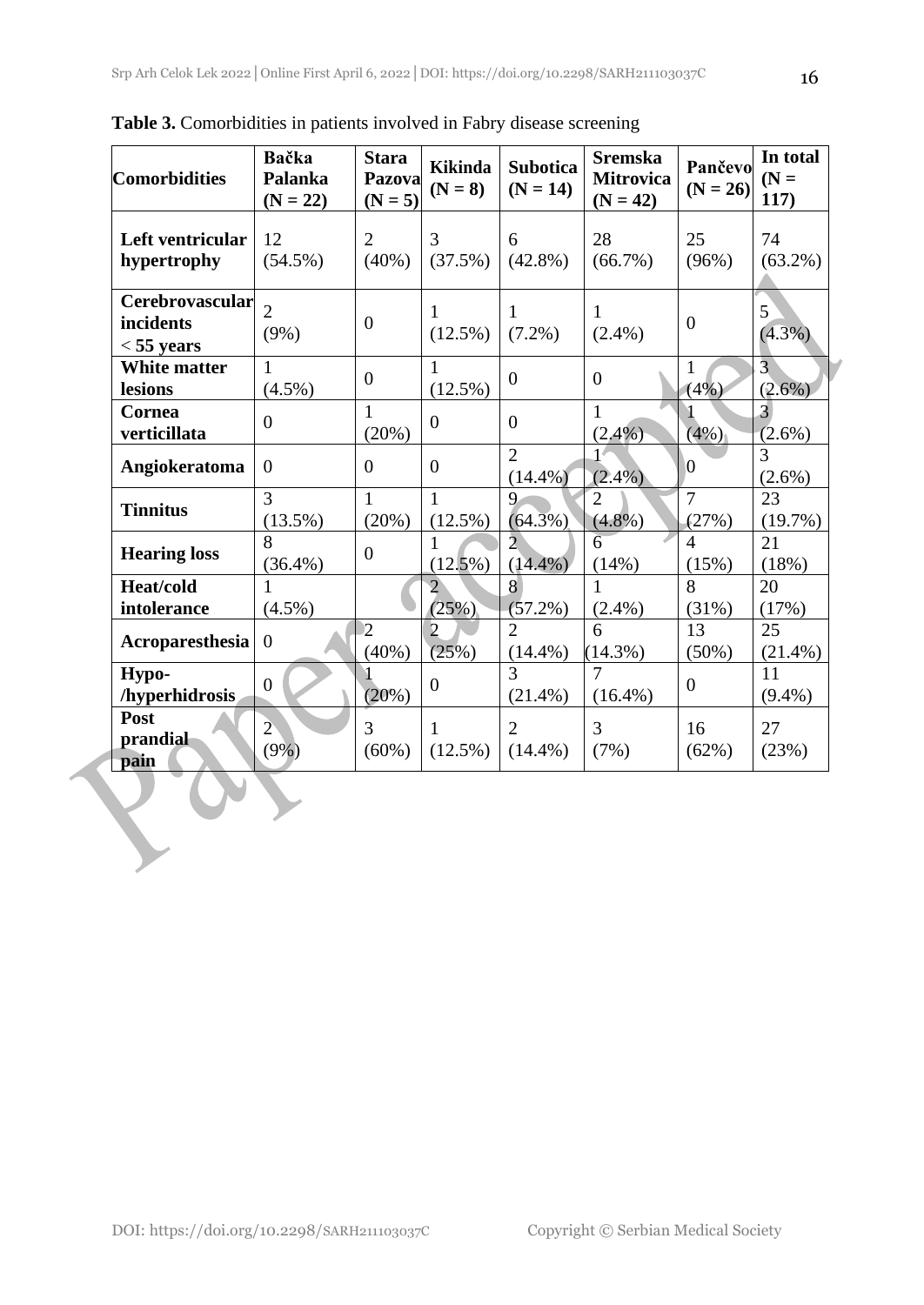|                  | Alpha-                                          | Variant/Haplotype                                             | Patients       |                  |  |
|------------------|-------------------------------------------------|---------------------------------------------------------------|----------------|------------------|--|
|                  | galactosidase<br>A region                       |                                                               | $N =$<br>117   | $\%$             |  |
| Variant          | 5'UTR                                           | $c.-10C>T$                                                    | $\overline{2}$ | 1.7              |  |
| CIH <sub>1</sub> | $5'UTR$ ,<br>intron 2,<br>intron 4,<br>intron 6 | c.-10C>T, c.370-77_-81delCAGCC, c.640-<br>16A>G, c.1000-22C>T | 8              | 6.8              |  |
| CIH <sub>2</sub> | intron 2,<br>intron 4,<br>intron 6              | c.370-77_370-81delCAGCC, c.640-16A>G,<br>c.1000-22C>T         |                | $3.\overline{4}$ |  |
| CIH <sub>3</sub> | 5'UTR,<br>intron4                               | c.-12G>A, $639+68A>G$                                         | 1              | 0.8              |  |
| CIH <sub>4</sub> | 5'UTR,<br>intron 2,<br>intron 4,<br>intron 6    | c.-12G>A, c.370-77_-81delCAGCC, c.640-<br>16A>G, c.1000-22C>T | $\mathbf{1}$   | 0.8              |  |

**Table 4.** The summary of complex intron haplotypes found in patients with suspicion of Fabry disease

U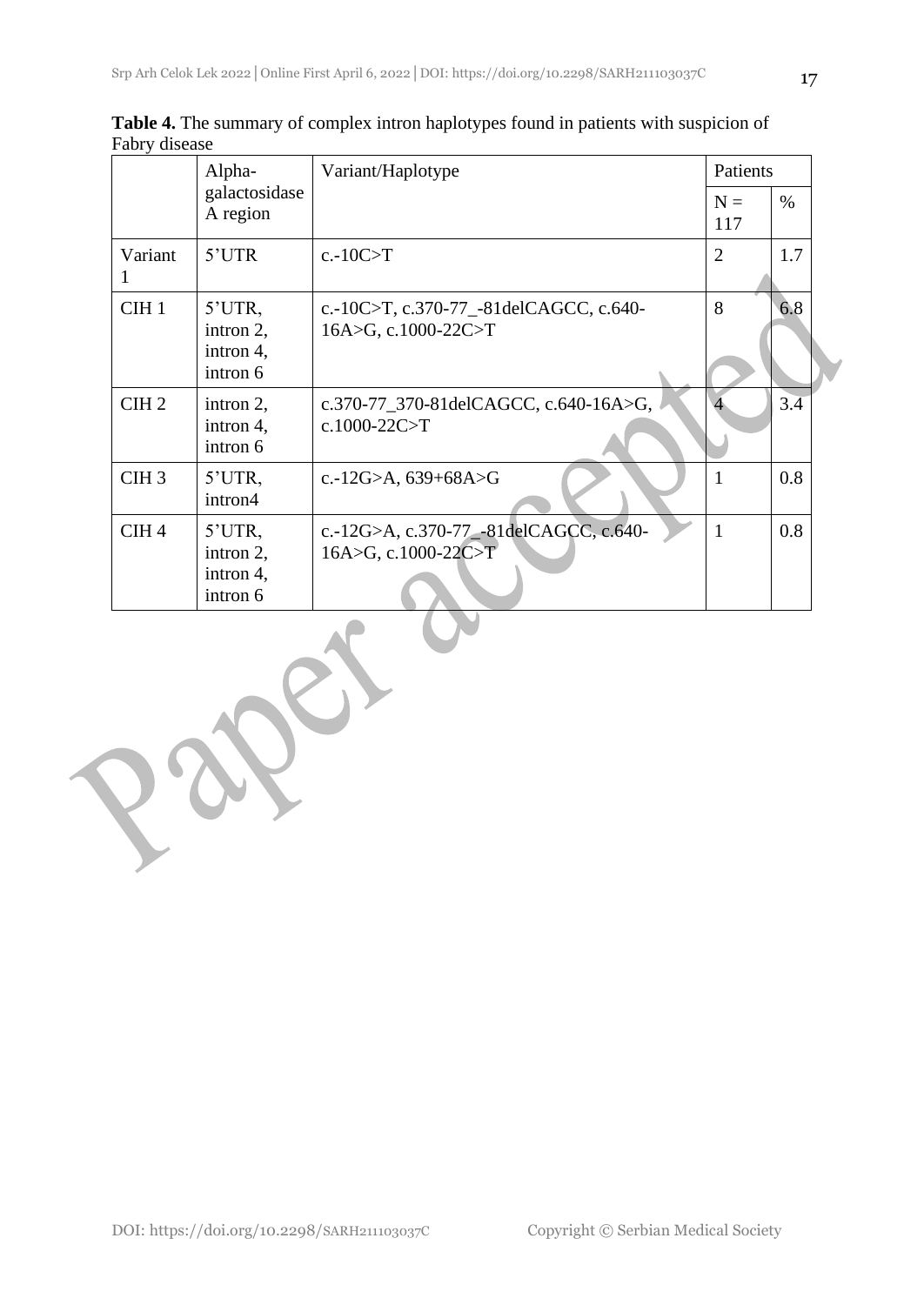| <b>Patient</b> | Gender                   | Age | <b>Genetic change</b><br>Importance                    |              |
|----------------|--------------------------|-----|--------------------------------------------------------|--------------|
| 1.             |                          | 44  | Incomplete CIH (c.-10C>T (g.1170 C>T))<br>Polymorphism |              |
| 2.             | $\overline{\mathcal{L}}$ | 51  | p.Asp313Tyr (D313Y)                                    | Benign       |
|                |                          |     | CIH (c.-10C>T (g.1170 C>T), c.370-77_-                 |              |
| 3.             | $\mathsf{P}$             | 61  | 81delCAGCC (g.7188-7192 del5), c.640-16A>G             | Polymorphism |
|                |                          |     | $(g.10115A>G), c.1000-22 C>T (g.10956 C>T))$           |              |
|                |                          |     | CIH (c.-10C>T (g.1170 C>T), c.370-77_-                 |              |
| 4.             | $\mathsf{P}$             | 32  | 81delCAGCC (g.7188-7192 del5), c.640-16A>G             | Polymorphism |
|                |                          |     | $(g.10115A>G), c.1000-22 C>T (g.10956 C>T))$           |              |
|                |                          |     | CIH (c.-10C>T (g.1170 C>T), c.370-77_-                 |              |
| 5.             | $\Omega$                 | 52  | 81delCAGCC (g.7188-7192 del5), c.640-16A>G             | Polymorphism |
|                |                          |     | $(g.10115A>G), c.1000-22 C>T (g.10956 C>T))$           |              |
|                |                          |     | CIH (c.-10C>T (g.1170 C>T), c.370-77_-                 |              |
| 6.             | $\Omega$                 | 47  | 81delCAGCC (g.7188-7192 del5), c.640-16A>G             | Polymorphism |
|                |                          |     | $(g.10115A>G), c.1000-22 C>T (g.10956 C>T))$           |              |
|                |                          |     | CIH (c.-10C>T (g.1170 C>T), c.370-77_-                 |              |
| 7.             | $\Omega$                 | 44  | 81delCAGCC (g.7188-7192 del5), c.640-16A>G             | Polymorphism |
|                |                          |     | $(g.10115A>G), c.1000-22 C>T (g.10956 C>T))$           |              |
| 8.             | $\Omega$                 | 53  | Incomplete CIH (c.-10C>T $(g, 1170 \text{ C} > T)$ )   | Polymorphism |
|                |                          |     | CIH (c.-10C>T (g.1170 C>T), c.370-77_-                 |              |
| 9.             | $\mathcal{S}$            | 51  | 81delCAGCC (g.7188-7192 del5), c.640-16A>G             | Polymorphism |
|                |                          |     | $(g.10115A>G), c.1000-22 C>T (g.10956 C>T))$           |              |
|                |                          |     | CIH (c.- 10C>T (g.1170 C>T), c.370-77_-                |              |
| 10.            | 8                        | 46  | 81delCAGCC (g.7188-7192 del5), c.640-16A>G             | Polymorphism |
|                |                          |     | $(g.10115A>G), c.1000-22 C>T (g.10956 C>T)$            |              |
| 11.            | $\mathsf{P}$             | 35  | Incomplete CIH (c.-12G>A (g.1168 G>A),                 | Polymorphism |
|                |                          |     | $c.639+68A > G (g.8479 > G)$                           |              |
|                |                          |     | Incomplete CIH (c.370-77_-81delCAGCC (g.7188-          |              |
| 12.            | $\Omega$                 | 63  | 7192 del5), c.640-16A>G (g.10115A>G), c.1000-22        | Polymorphism |
|                |                          |     | $C>T$ (g.10956 C>T))                                   |              |
|                |                          |     | Incomplete CIH (c.370-77_-81delCAGCC (g.7188-          |              |
| 13.            | $\vec{\delta}$           | 44  | 7192 del5), c.640-16A>G (g.10115A>G), c.1000-22        | Polymorphism |
|                |                          |     | $C>T$ (g.10956 $C>T$ ))                                |              |
|                |                          |     | Incomplete CIH (c.370-77_-81delCAGCC (g.7188-          |              |
| 14.            | 3                        | 29  | 7192 del5), c.640-16A>G (g.10115A>G), c.1000-22        | Polymorphism |
|                |                          |     | $C>T$ (g.10956 $C>T$ ))                                |              |
| 15.            | 8                        | 33  | CIH (c.-12 G>A (g.1168 G>A), c.639+68A>G               | Polymorphism |
|                |                          |     | $(g.8479>G), c.1000-22 C>T (g.10956 C>T)$              |              |
| 16.            | $\Omega$                 | 66  | Incomplete CIH (c.370-81_-77delCAGCC (g.7188-          | Polymorphism |
|                |                          |     | 7192del5), c.1000-22C>T (g.10956C>T))                  |              |
|                |                          |     | Incomplete CIH (c.-12G>A (g.1168 G>A), c.370-81_-      |              |
| 17.            | ¥                        | 53  | 77delCAGCC (g.7188-7192del5), c.639+68A>G              | Polymorphism |
|                |                          |     | $(g.8479>G), c.1000-22 C>T (g.10956 C>T)$              |              |

**Table 5.** Genetic changes in alpha-galactosidase A gene in our patients